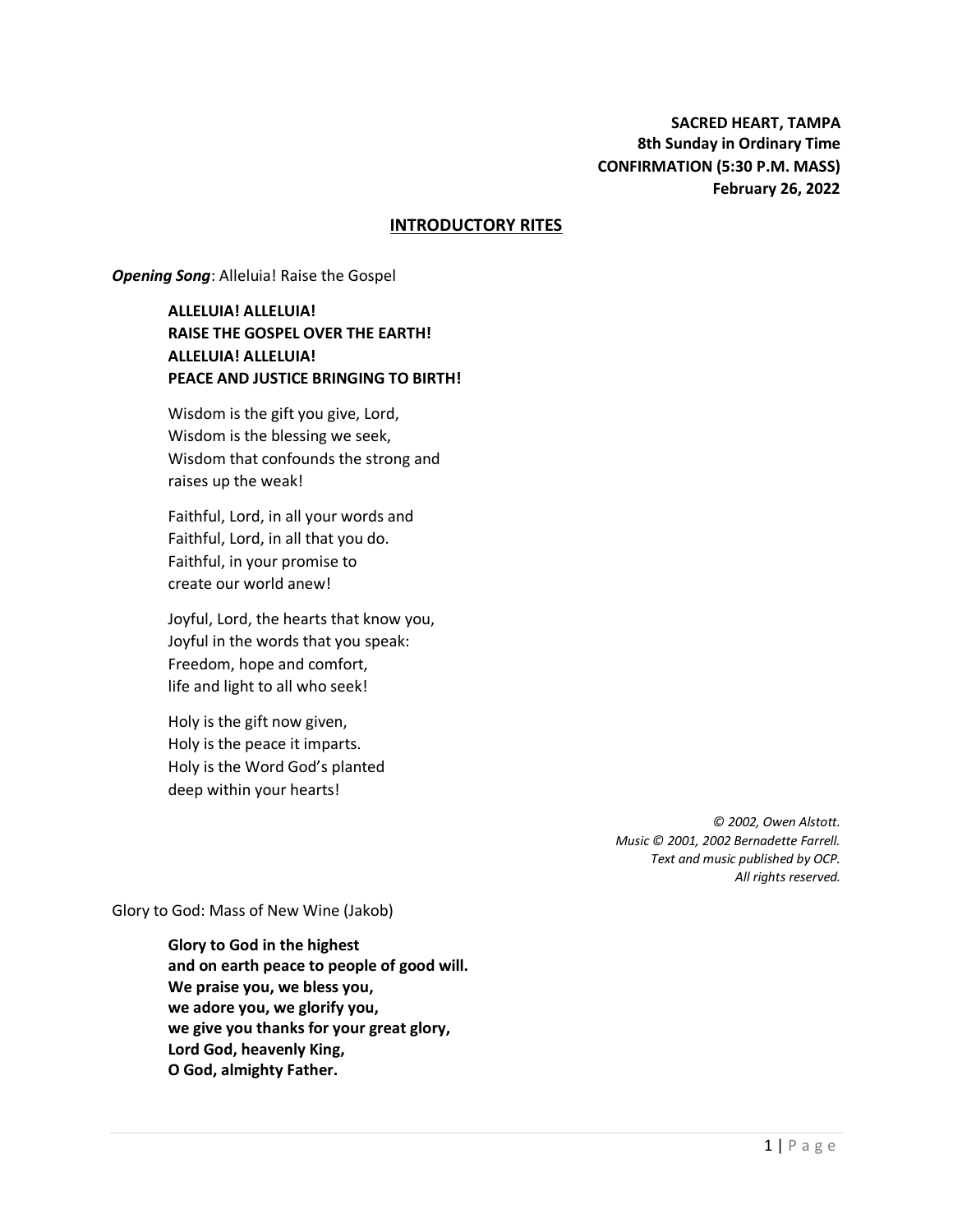**Lord Jesus Christ, Only Begotten Son, Lord God, Lamb of God, Son of the Father, you take away the sins of the world, have mercy on us; you take away the sins of the world, receive our prayer; you are seated at the right hand of the Father, have mercy of us.**

**For you alone are the Holy One, you alone are the Lord, you alone are the Most High, Jesus Christ, with the Holy Spirit, in the glory of God the Father. Amen.**

*© 2011, Phil Jakob*

### **LITURGY OF THE WORD**

**First Reading:** Sirach 27:4-7

**Psalm 92:** It Is Good to Give Thanks

**It is good, it is good to give thanks to the Lord, To give thanks to the Lord, it is good! (2)**

*Music: © 2022 Philip Jakob Text: Abbey Psalms & Canticles © 2010, 2018, USCCB*

**Second Reading:** 1 Corinthians 15: 54-58

*Gospel Greeting:* Salisbury Alleluia (Walker)

Shine like lights in the world. Shine like lights as you hold on to the word of life.

**Gospel:** Luke 6: 39-45

#### **Presentation of Candidates & Homily**

## **Renewal of Baptismal Promises & Laying on of hands**

## **Profession of Faith: This is our Faith**

This is our faith, this is the faith of the Church. We are proud to profess it in Christ Jesus our Lord.

#### **Laying On of Hands**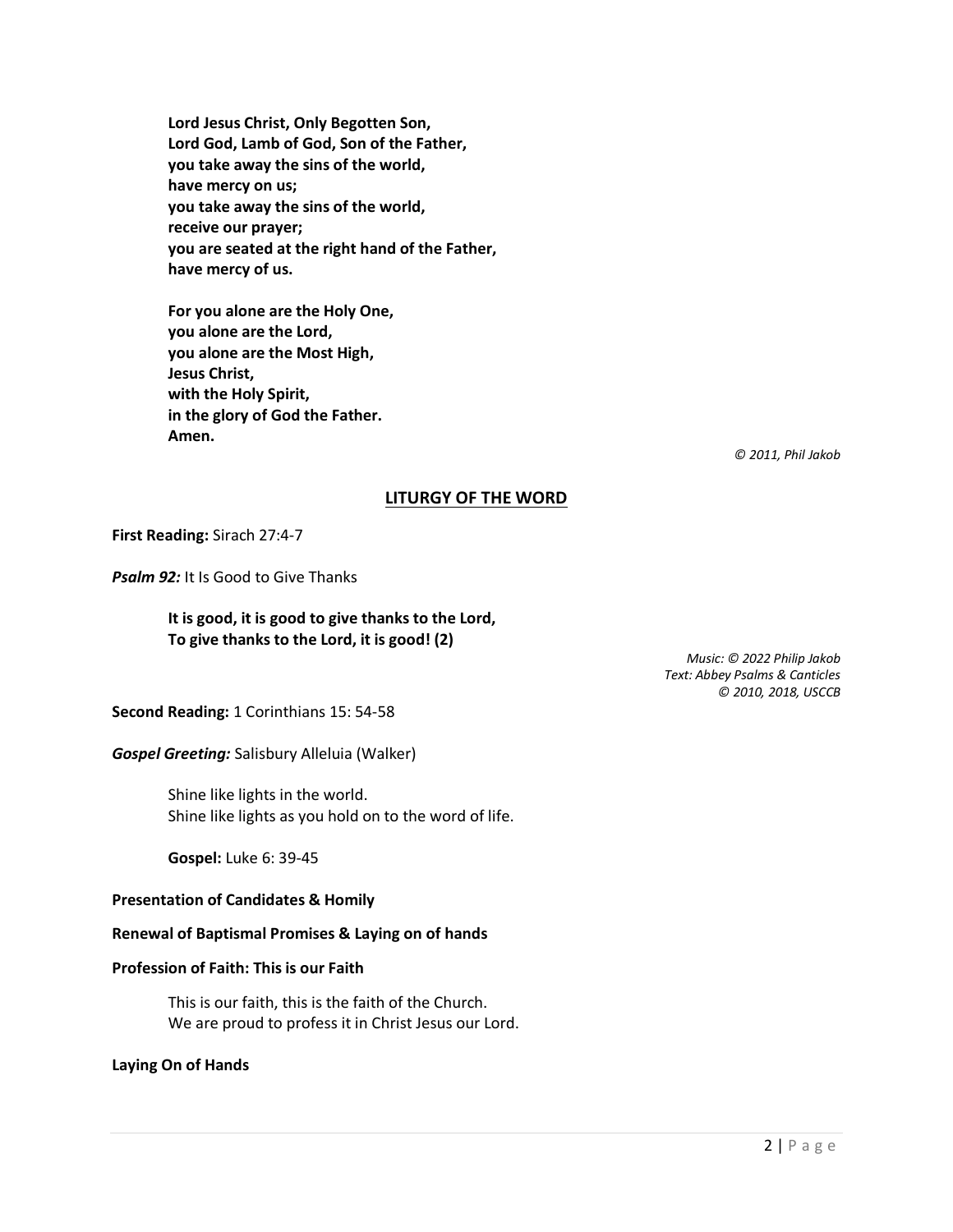### **Anointing with Chrism**

Come, Holy Spirit, descend on them, Descend on them. We make our prayer in Jesus' name.

*© 1995, Iona Community, GIA*

*© 1995, Iona Community, GIA*

Take, O take me as I am; Summon out what I shall be; Set your seal upon my heart and live in me.

Give us, Lord, a new heart; Re-create your spirit within us.

*© 1980, 1982, 1986, Bernadette Farrell, OCP*

O Lord, we are always in your presence. In you we live and move and have our being. You hold us in the palm of your hand, And you lead us to your glory.

In God alone is my soul at rest; from God comes my hope. God alone is my rock, my stronghold, with God why should I fear? In God alone is my soul at rest; from God comes my hope. God alone is my rock, my stronghold, on God I will stand firm.

### **Universal Prayer**

*© 1998, 1999 Philip Jakob, Decani Music*

*© 2005, Philip Jakob*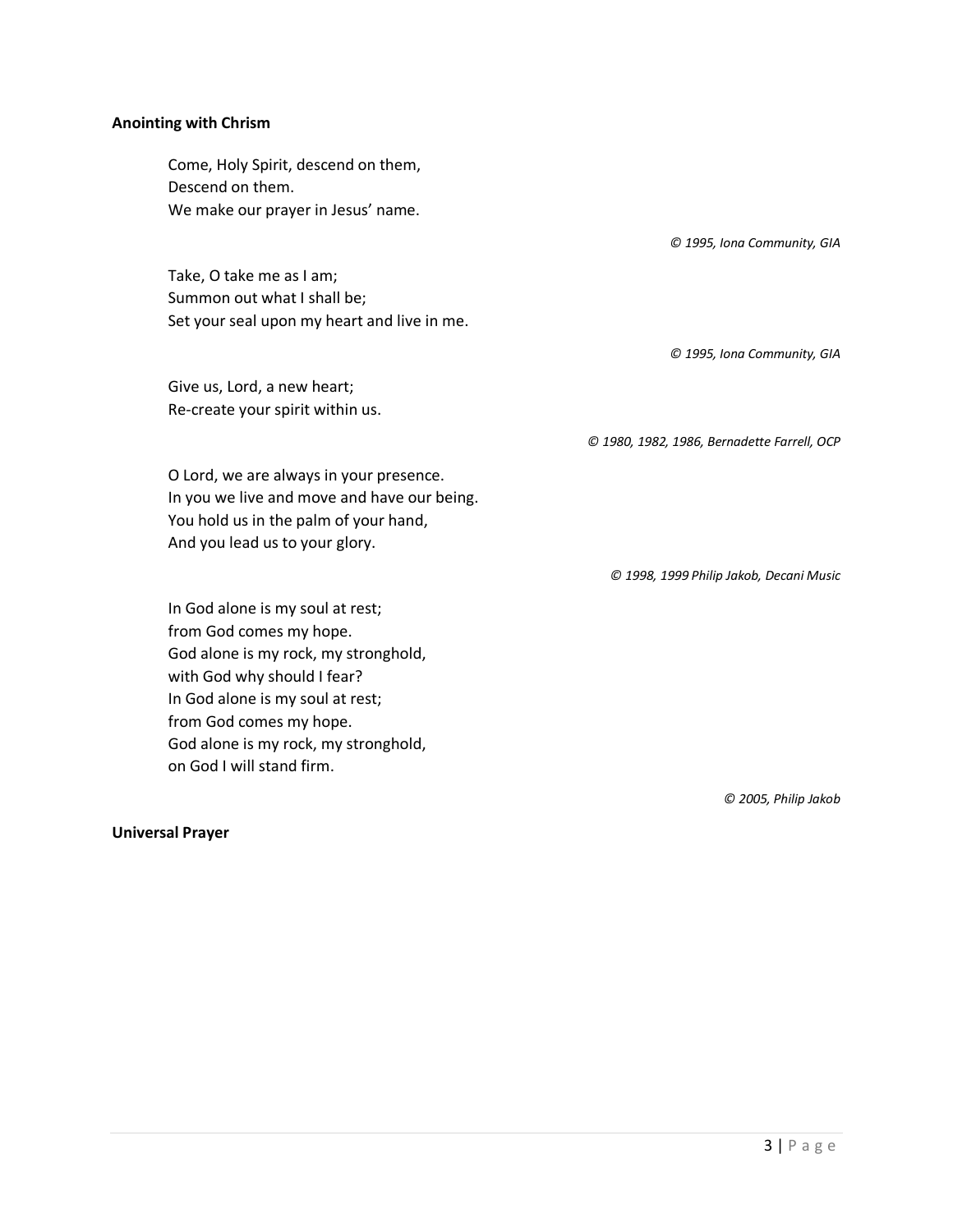### **LITURGY OF THE EUCHARIST**

#### *Preparation of Gifts & Altar*: The Summons

**Will you come and follow me If I but call your name? Will you go where you don't know And never be the same? Will you let my love be shown, Will you let my name be known, Will you let my life be grown In you and you in me?** 

**Will you leave yourself behind If I but call your name? Will you care for cruel and kind And never be the same? Will you risk the hostile stare Should your life attract or scare? Will you let me answer prayer In you and you in me?** 

**Will you let the blinded see If I but call your name? Will you set the pris'ners free And never be the same? Will you kiss the leper clean, And do such as this unseen, And admit to what I mean In you and you in me?** 

**Will you love the 'you' you hide If I but call your name? Will you quell the fear inside And never be the same? Will you use the faith you've found To reshape the world around, Through my sight and touch and sound In you and you in me?** 

**Lord, your summons echoes true When you but call my name. Let me turn and follow you And never be the same. In your company I'll go Where your love and footsteps show. Thus I'll move and live and grow In you and you in me.** 

> *Text: John L. Bell, b.1949, © 1987, Iona Community, GIA Publications, Inc., agent*